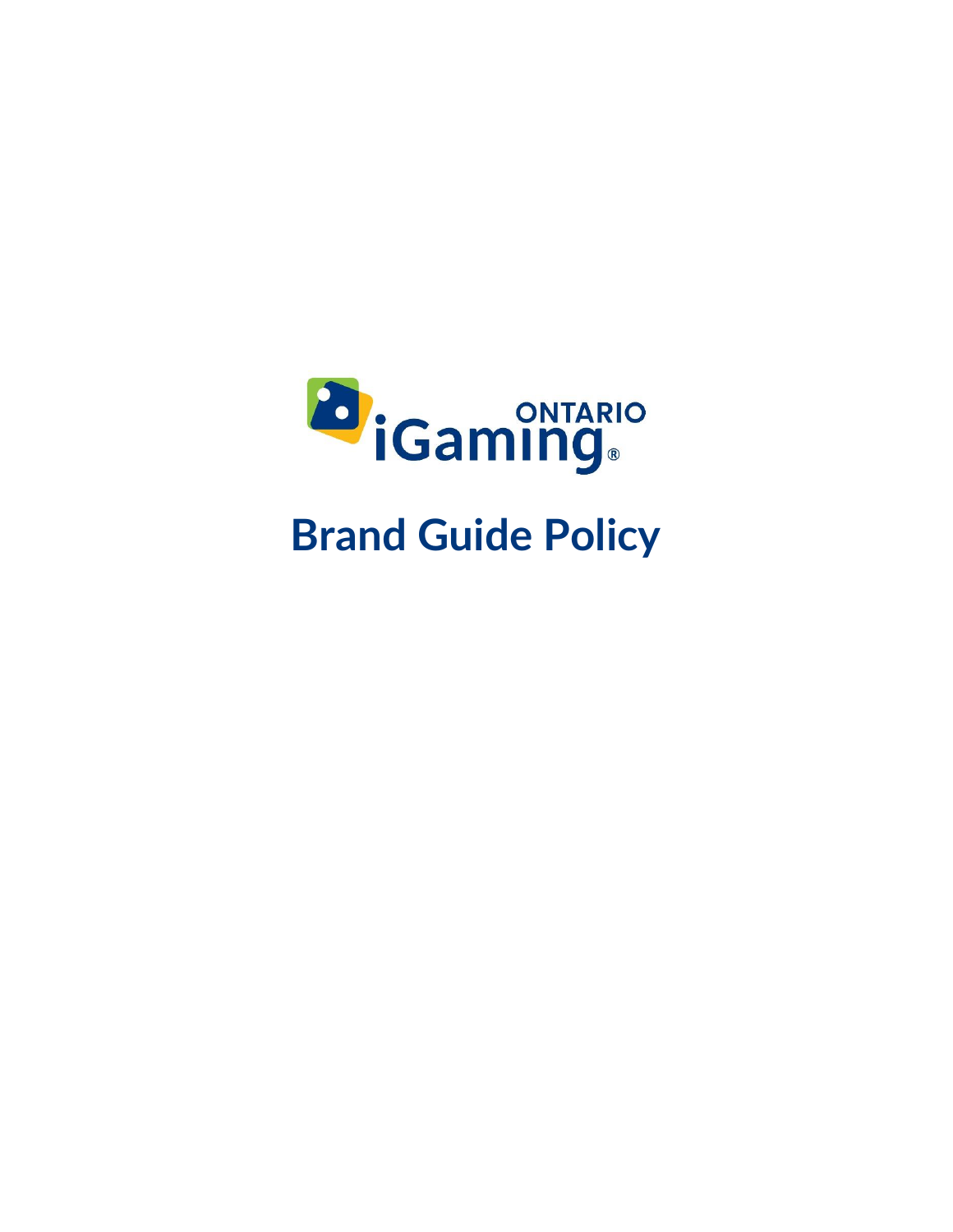

# **Contents**

| 2.  |      |  |
|-----|------|--|
| 3.  |      |  |
| 4.  |      |  |
| 5.  |      |  |
| 6.  |      |  |
| 7.  |      |  |
|     | 7.1. |  |
|     | 7.2. |  |
|     | 7.3. |  |
| 8.  |      |  |
| 9.  |      |  |
| 10. |      |  |

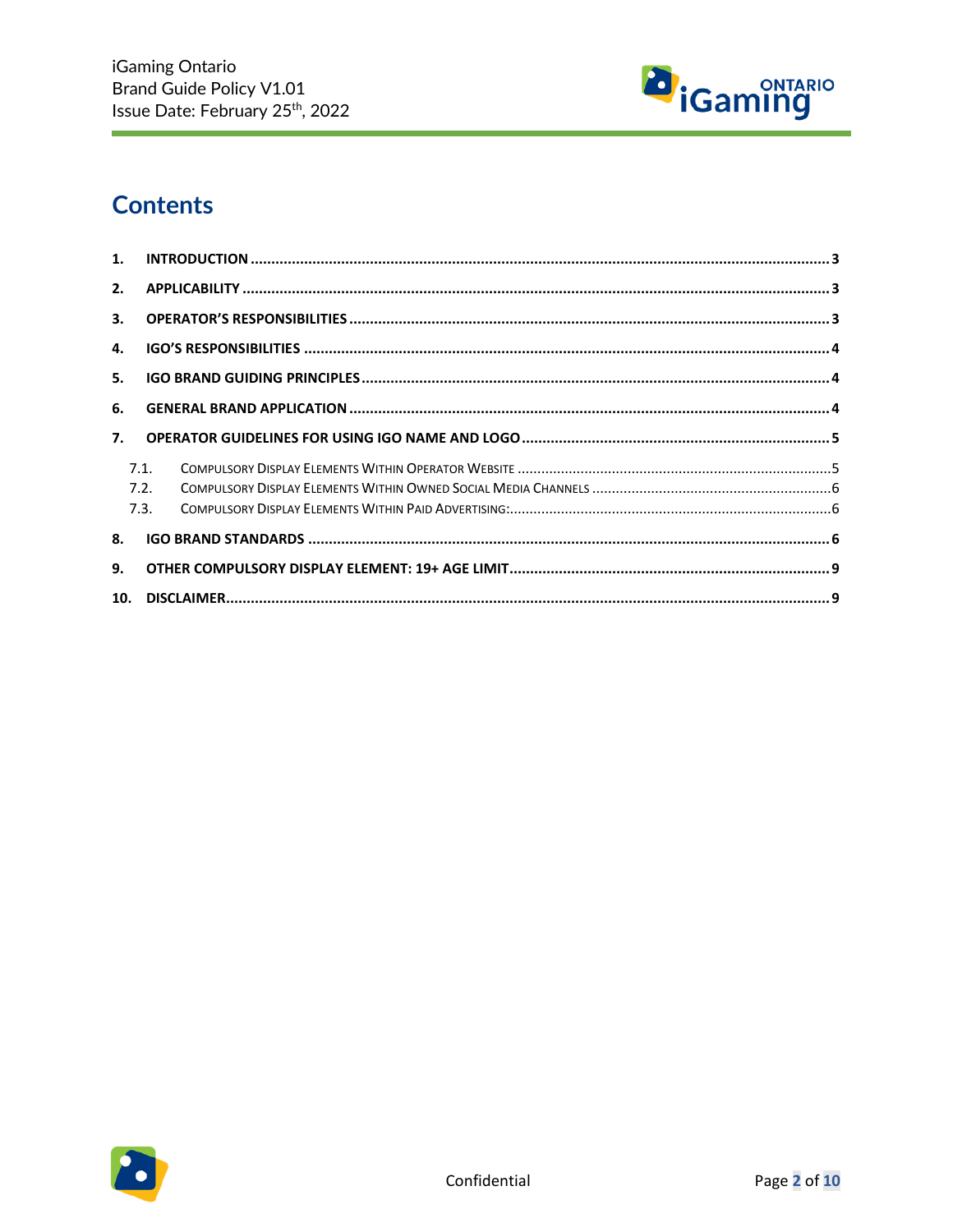

### <span id="page-2-0"></span>**1. Introduction**

This policy (the "Policy") pertains to Article 15 of the current Operating Agreement (the "OA") between iGaming Ontario ("iGO") and Operators. It should be read in conjunction with that document as well as iGO's Marketing and Advertising Conditions Policy.

This Policy shows how iGO's name and a set of logos, which may include other prescribed trademarks (each an "iGO logo" and collectively, the "Logo Suite") should be utilized in all use cases for Marketing and Advertising produced by Operators to promote their registered and authorized status in Ontario.

It is in an Operator's and iGO's mutual best interest that Players look for an iGO Logo to know they are playing on a legal, authorized and regulated site that offers Player protections and meets Ontario's high standards for game integrity and responsible gambling.

The Policy does not change or diminish the obligations of the Operator under the OA, unless expressly provided.

Capitalized terms used in this Policy have the meanings provided within. Where no such definition is provided, the capitalized term will have the meaning given in the current OA.

# <span id="page-2-1"></span>**2. Applicability**

This Policy is applicable to iGO and Operators (and other Operator Group Members). It is the responsibility of Operators to ensure that employees read, understand, and adhere to this Policy.

# <span id="page-2-2"></span>**3. Operator's Responsibilities**

In performing the Operator Obligations, the Operator will exercise at least that degree of care, diligence, skill, prudence, and foresight that would reasonably and ordinarily be expected from time to time from a person who is experienced in operating regulated commercial online gaming websites. Upon request, the Operator shall provide accurate and complete reports of Marketing and Advertising material, including creative executions and media plans, and any additional information to iGO.

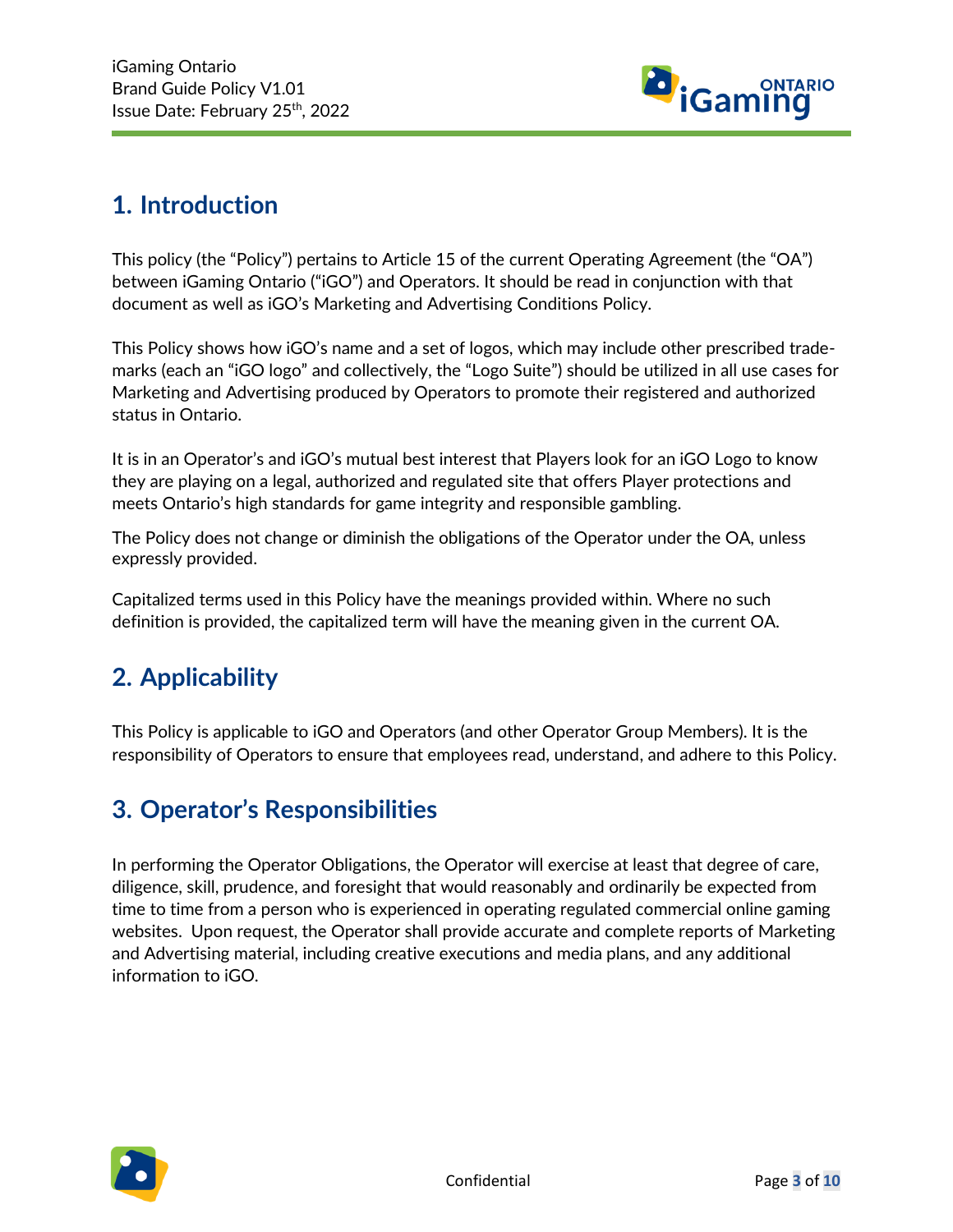

### <span id="page-3-0"></span>**4. iGO's Responsibilities**

iGO's senior management and all employees are responsible for working cooperatively with Operators as required on all issues to resolve them in a timely manner. iGO is also responsible for acting in accordance with the OA.

## <span id="page-3-1"></span>**5. iGO Brand Guiding Principles**

The guiding principles upon which the iGO brand was developed are as follows:

- Be relevant  $\&$  recognizable Not to be confused with another industry or other existing marks
- Resonate with both Operators and Players For Operators, the implied meaning is that of support and encouragement of player safety; for Players; the implied meaning is safety and confidence in their online gaming experience
- Works in both English and French as needed

iGO's brand positioning is "Play with Confidence":

- Play =  $Fun$
- Confidence = Safety/Protection

## <span id="page-3-2"></span>**6. General Brand Application**

In accordance with this Policy, iGO's Marketing and Advertising Conditions Policy and the OA*,*  Operators are required to follow the iGO Logo guidelines herein. Operators may only utilize the Logo Suite. If any iGO Logo is revised in the future, iGO will provide the new revision to Operators.

All placements of an iGO Logo must appear sufficiently visible in size so that it is clearly readable.

An iGO Logo may not be used by Operators in a manner implying that iGO is in a joint venture, is sponsoring, co-organizing, or a collaborator of any Operator-related entity.

Any Operator using iGO's name or any iGO Logo, regardless of the intention behind the use, is responsible for using the name or iGO Logo correctly.

In addition to this, where the Operator Offerings are offered via a platform that is not owned by the Operator (i.e., gaming related supplier), an iGO Logo must be displayed alongside the Operator's logo on the third-party platform.

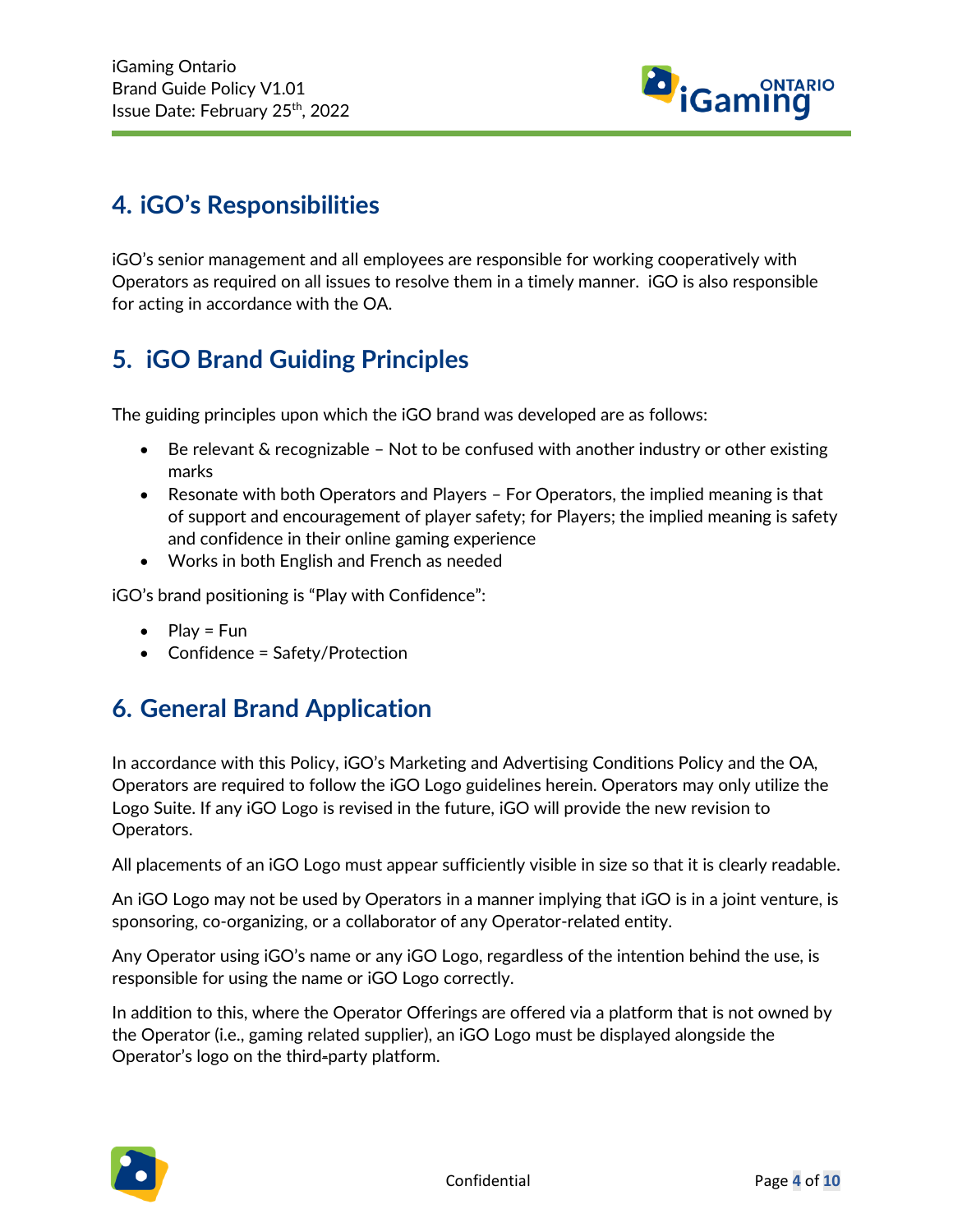

In the event iGO determines that an Operator has failed to comply with the Marketing and Advertising guidelines as provided within its Policies and the OA, iGO may, after consultation with the Operator, require the Operator to submit all proposed Marketing and Advertising materials for Ontario (including the proposed placement, dissemination or distribution plans for such Marketing and Advertising materials) to iGO on an ongoing basis, for review and approval. Such materials will be provided by the Operator not less than 15 Business Days prior to the expected use or distribution of such materials.

## <span id="page-4-0"></span>**7. Operator Guidelines for using iGO Name and Logo**

#### <span id="page-4-1"></span>**7.1.Compulsory Display Elements Within Operator Website**

At a minimum, Operators shall indicate their association with iGO by displaying an iGO Logo on all Operator Websites in the footer that appears on every page.

Additionally, for the first six (6) months following the effective date of the OA, Operators shall place an iGO Logo in a location above the fold (defined as visible without having to scroll down the page). Operators may utilize a static image of an iGO Logo or include it in video, animation and/or rotating static images above the fold. Operators may clarify with their assigned account manager if they have questions about this iGO Logo placement. After this six (6) month period, at a minimum, displaying an iGO Logo in the footer is sufficient.

Operators shall ensure that the iGO Logo within the footer on their Operator Websites includes a link to the iGO website by clicking on the iGO Logo.

Examples of the English iGO Logo and iGO Logo with tagline (see provided Logo Suite for the complete set):





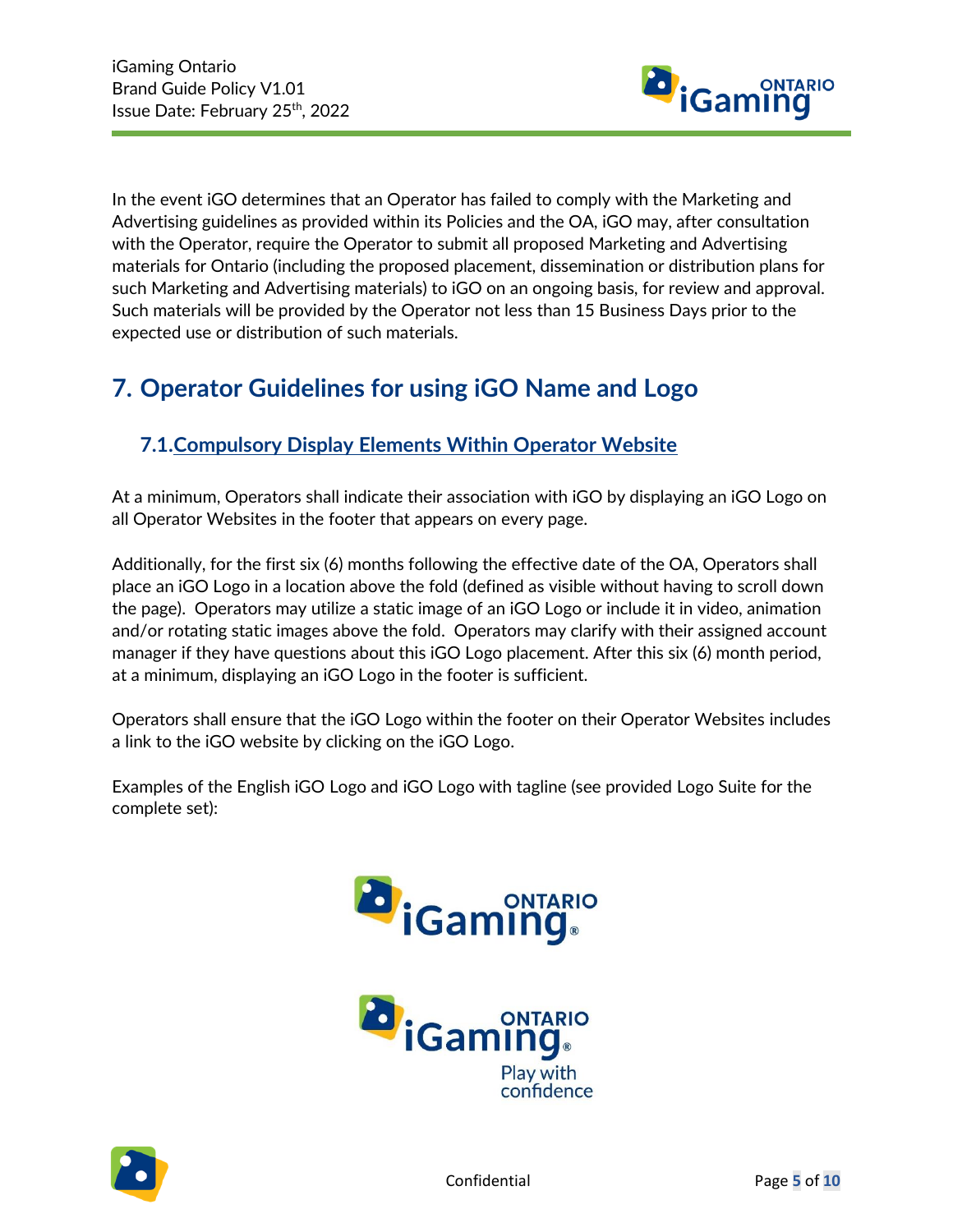

#### <span id="page-5-0"></span>**7.2.Compulsory Display Elements Within Owned Social Media Channels**

Operators shall indicate their association with iGO on all owned social media accounts in the masthead of their landing page on the social media platform. If there is sufficient space, Operators shall make such indication by displaying an iGO Logo**.**

If space is not sufficient to display an iGO Logo, the minimum acceptable indication shall be the copy line "(Operator Group Member name) operates pursuant to an Operating Agreement with iGaming Ontario".

#### <span id="page-5-1"></span>**7.3.Compulsory Display Elements Within Paid Advertising:**

Operators shall display an iGO Logo in a prominent location in any paid visual media advertising materials produced for the Ontario market, including, but not limited to:

- Television (including Over-The-Top and on-demand)
- Digital & Social
- Print
- Out-of-Home

For clarity, in media that utilizes video, animation and/or rotating static images, an iGO Logo may be inserted within a section of one of these display elements. The iGO Logo must appear such that it is clearly integrated into a minimum of 5% of the creative execution. For example:

- A 1.5-second tag at the end of a 30-second TV spot
- A 3-second tag at the end of a 60-second TV spot
- <span id="page-5-2"></span>• In rotating digital display ads, one continuous appearance for 5% of the full rotation time

#### **8. iGO Brand Standards**

When using an iGO Logo, Operators must adhere to the following brand standards:

- a) Always use artwork in the Logo Suite and never recreate or redraw an iGO Logo
- b) An iGO Logo design and/or proportions may under no circumstances be changed
- c) An iGO Logo may only be depicted in the designated colours and must not be used in black and white

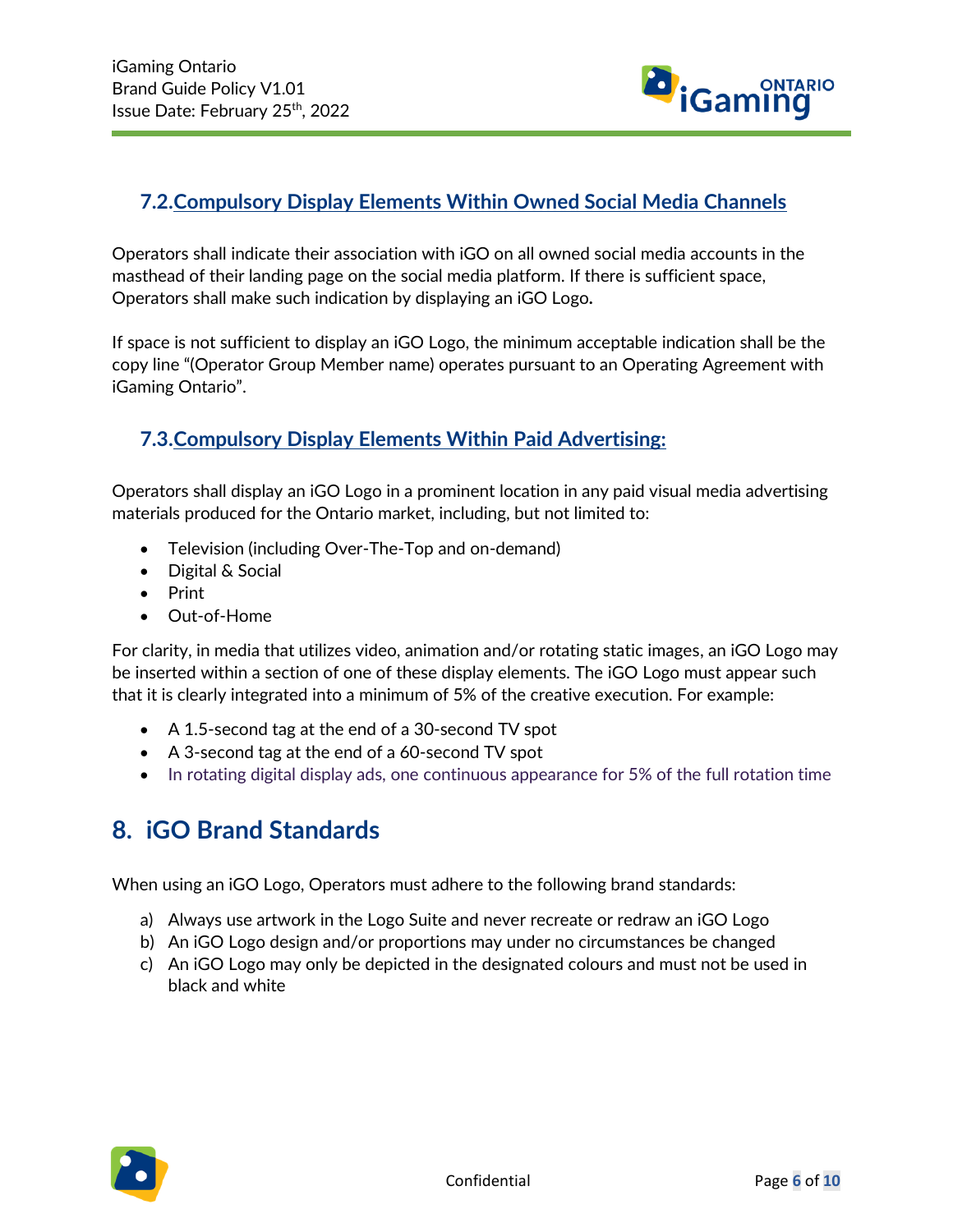



d) Operators who, manage social media accounts and/or advertise in French within the Ontario market must follow the same brand guidelines herein by utilizing a French iGO Logo. An English and a French iGO Logo may be used together in bilingual environments where both English and French languages are being used by the Operator. They should always appear side by side, never stacked. Each iGO Logo must be separated with a pipe as shown:



e) Standing out clearly is key to the iGO brand presence. Follow these requirements for minimum sizes for print and digital applications to ensure that images, text and trim edges don't compromise an adequate clear space surrounding each iGO Logo.

English | Clear space **French | Clear space** French | Clear space





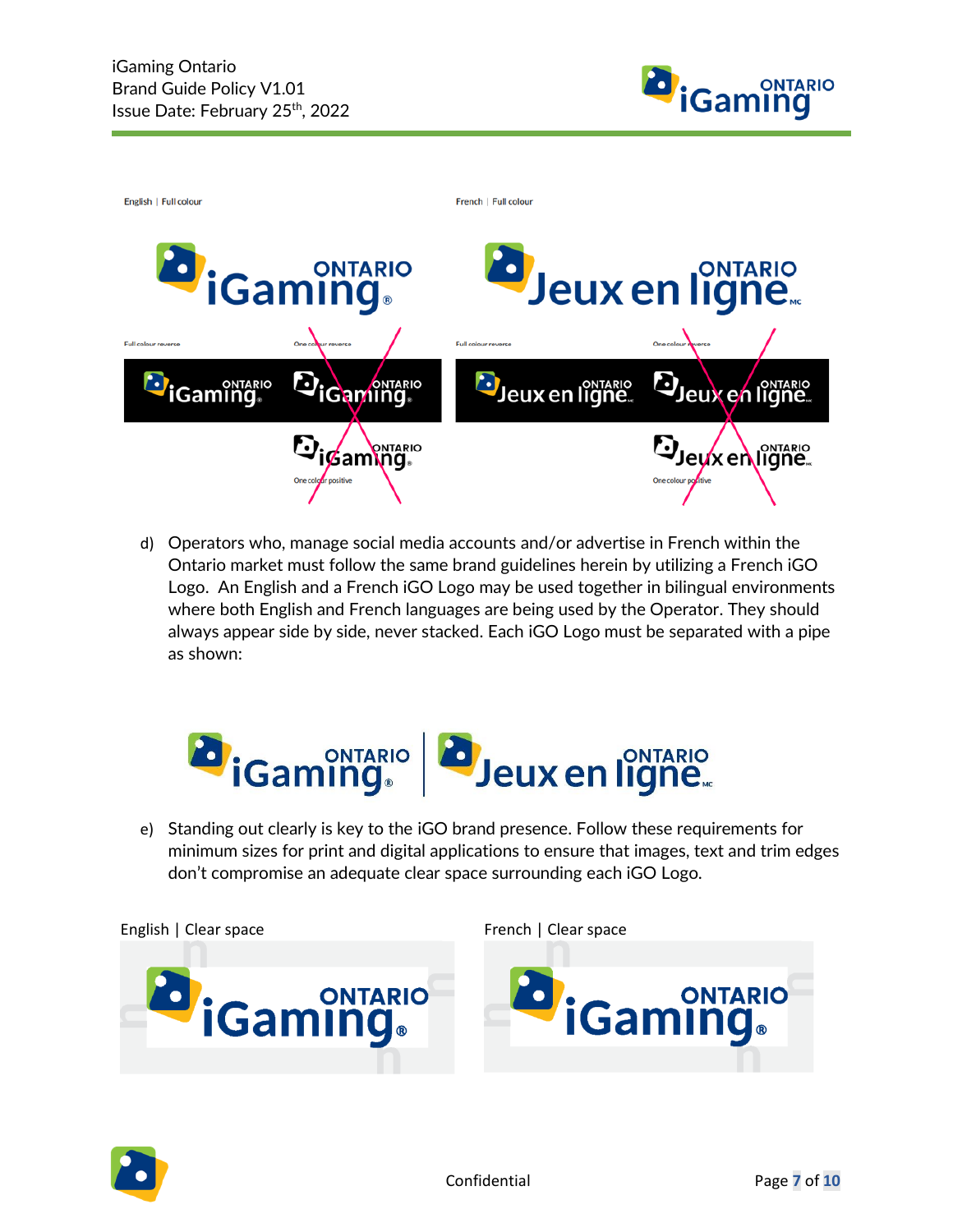



- f) Apply similar considerations for an iGO Logo with the tagline.
	- **i)** Lowest clear space measured from tagline base
	- **ii)** Minimum sizes based on iGO symbol and wordmark width (excluding tagline)

What to Avoid – Though not an exhaustive list, a number of examples below demonstrate improper use and/or application of the iGO Logo. Always use artwork in the Logo Suite and never recreate or redraw an iGO Logo.

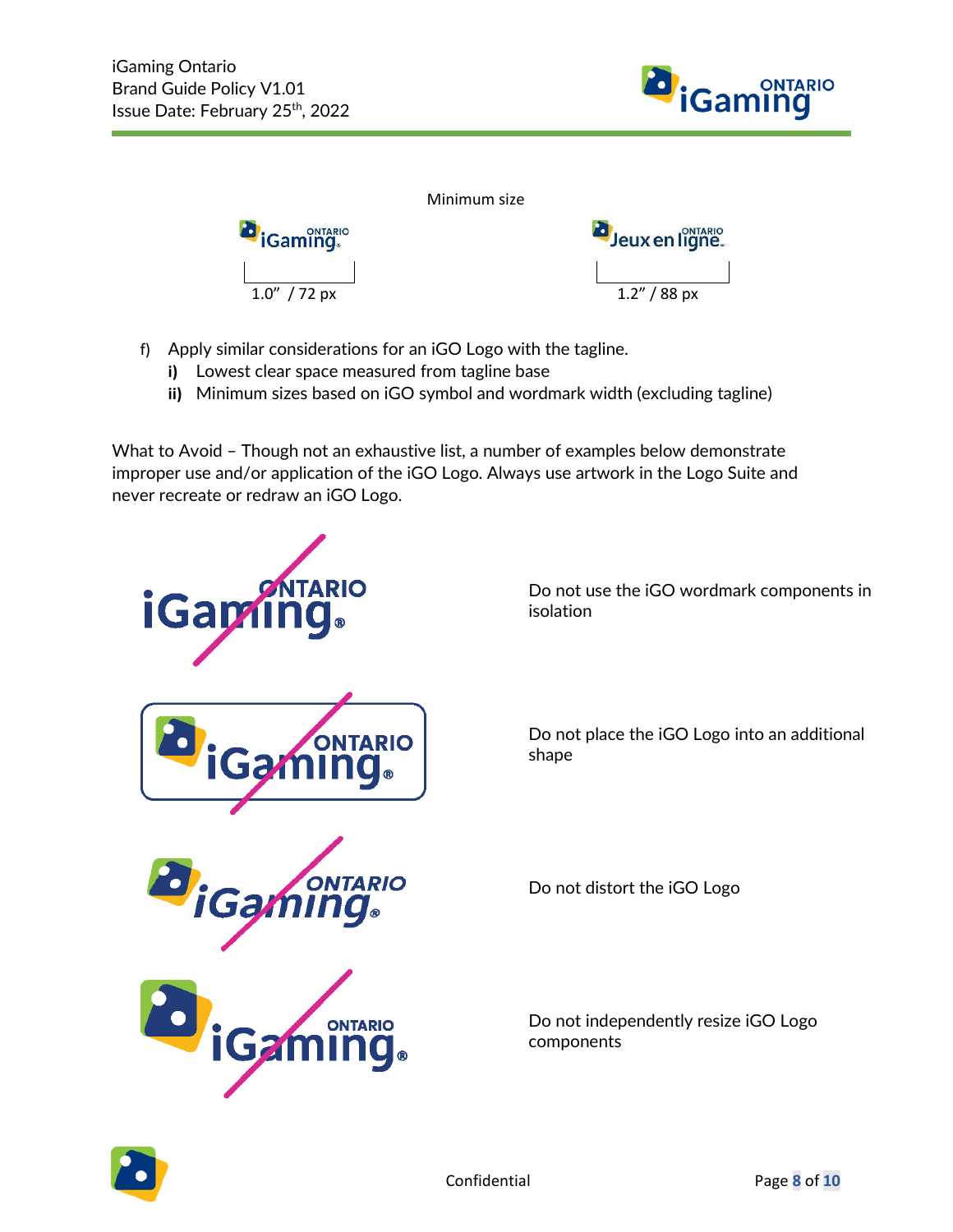



Do not apply the one-colour iGO Logo when it could be reproduced in full colour

Do not apply different colours to the iGO Logo

Do not place the iGO Logo over a solid colour, busy pattern or image that does not provide sufficient contrast

Do not add to, or remove, elements from the iGO Logo

iGO will provide a Logo Suite to Operators.

## <span id="page-8-0"></span>**9. Other Compulsory Display Element: 19+ Age Limit**

Operators must state the age limit for Operator Offerings within all owned, earned and paid Marketing and Advertising channels. Operators may satisfy the requirement by having a "19+" graphic of their own design or with a copy line that indicates individuals must be 19 years of age or older to participate in igaming in Ontario.

#### <span id="page-8-1"></span>**10. Disclaimer**

iGaming Ontario (iGO) reserves the right to amend from time to time this policy during the Operating Period as iGO considers necessary or appropriate, acting in its sole discretion. However, iGO shall consult with Operators that have executed an Operating Agreement with